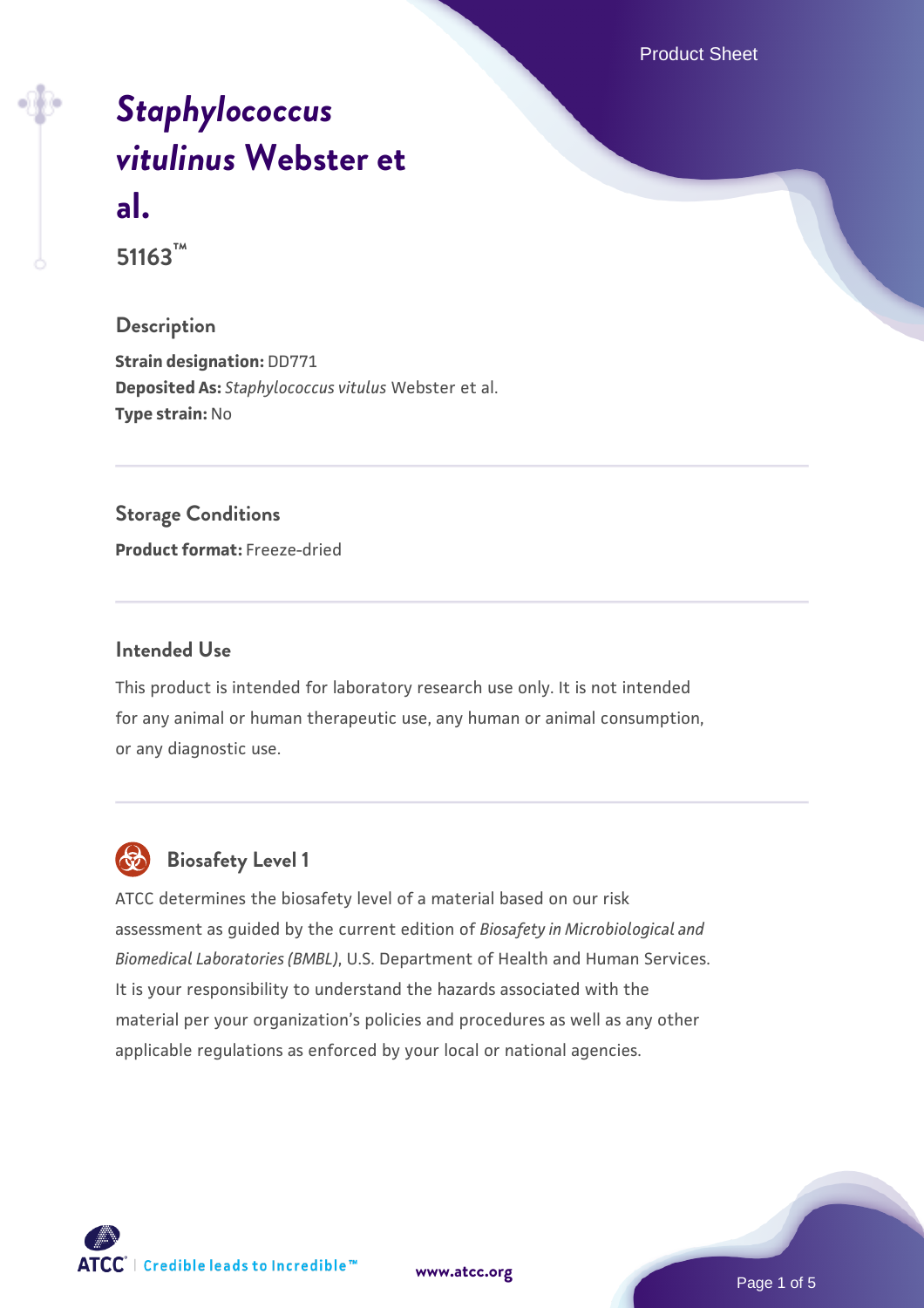ATCC highly recommends that appropriate personal protective equipment is always used when handling vials. For cultures that require storage in liquid nitrogen, it is important to note that some vials may leak when submersed in liquid nitrogen and will slowly fill with liquid nitrogen. Upon thawing, the conversion of the liquid nitrogen back to its gas phase may result in the vial exploding or blowing off its cap with dangerous force creating flying debris. Unless necessary, ATCC recommends that these cultures be stored in the vapor phase of liquid nitrogen rather than submersed in liquid nitrogen.

# **Certificate of Analysis**

For batch-specific test results, refer to the applicable certificate of analysis that can be found at www.atcc.org.

# **Growth Conditions**

**Medium:**  [ATCC Medium 18: Trypticase Soy Agar/Broth](https://www.atcc.org/-/media/product-assets/documents/microbial-media-formulations/1/8/atcc-medium-18.pdf?rev=832846e1425841f19fc70569848edae7) **Temperature:** 37°C

#### **Material Citation**

If use of this material results in a scientific publication, please cite the material in the following manner: *Staphylococcus vitulinus* Webster et al. (ATCC 51163)

**References**

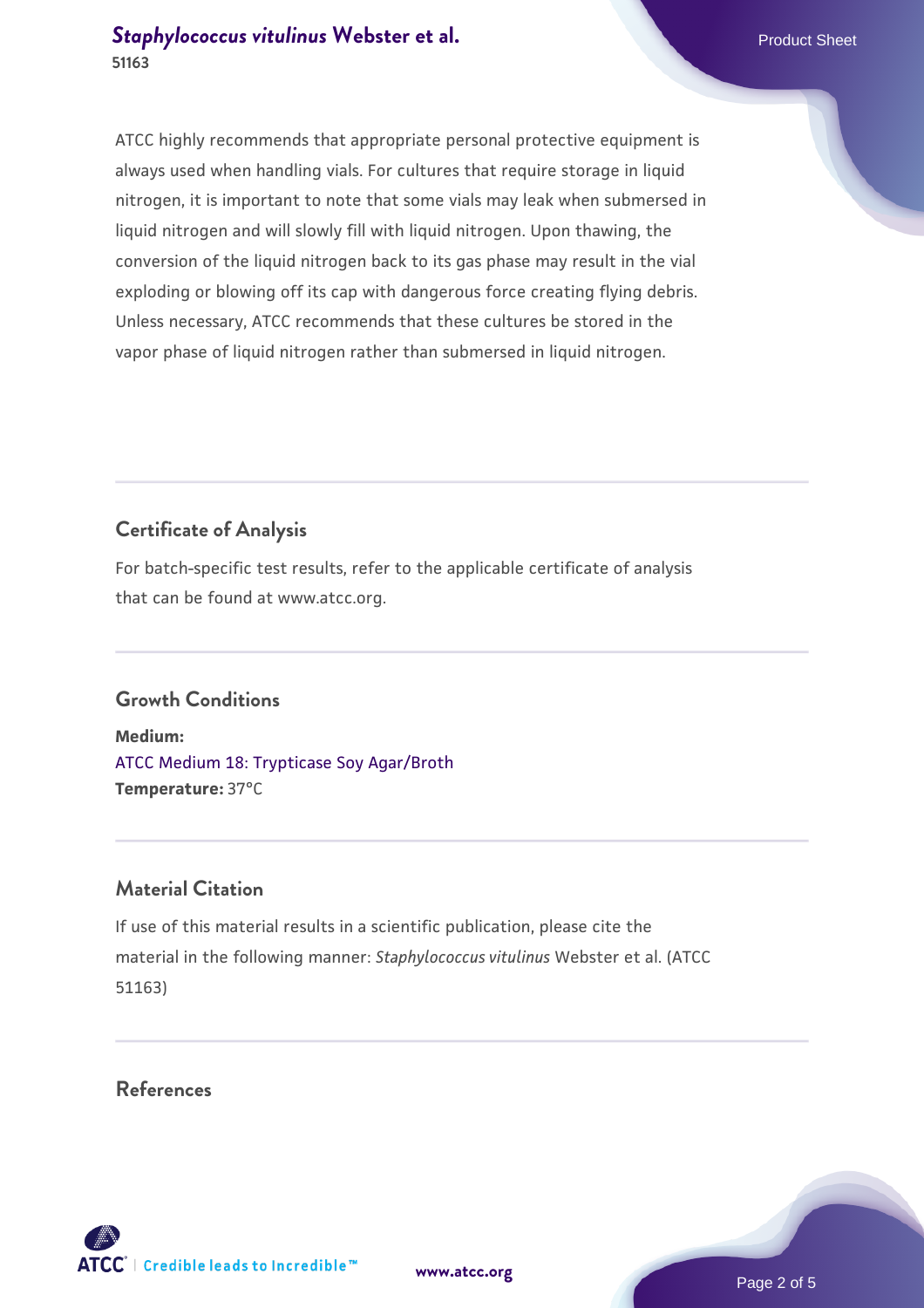References and other information relating to this material are available at www.atcc.org.

#### **Warranty**

The product is provided 'AS IS' and the viability of ATCC® products is warranted for 30 days from the date of shipment, provided that the customer has stored and handled the product according to the information included on the product information sheet, website, and Certificate of Analysis. For living cultures, ATCC lists the media formulation and reagents that have been found to be effective for the product. While other unspecified media and reagents may also produce satisfactory results, a change in the ATCC and/or depositor-recommended protocols may affect the recovery, growth, and/or function of the product. If an alternative medium formulation or reagent is used, the ATCC warranty for viability is no longer valid. Except as expressly set forth herein, no other warranties of any kind are provided, express or implied, including, but not limited to, any implied warranties of merchantability, fitness for a particular purpose, manufacture according to cGMP standards, typicality, safety, accuracy, and/or noninfringement.

#### **Disclaimers**

This product is intended for laboratory research use only. It is not intended for any animal or human therapeutic use, any human or animal consumption, or any diagnostic use. Any proposed commercial use is prohibited without a license from ATCC.

While ATCC uses reasonable efforts to include accurate and up-to-date information on this product sheet, ATCC makes no warranties or representations as to its accuracy. Citations from scientific literature and patents are provided for informational purposes only. ATCC does not warrant





Page 3 of 5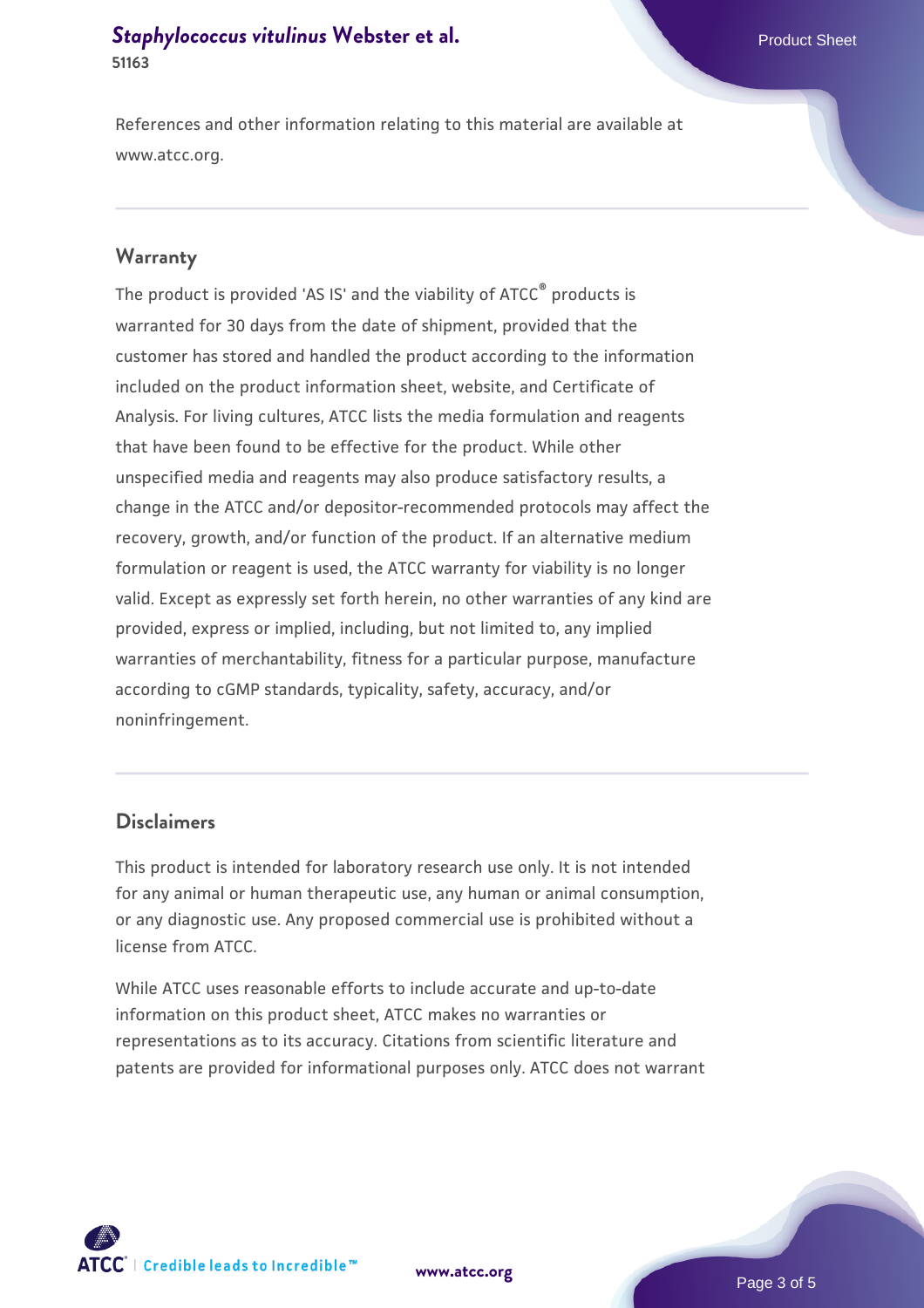that such information has been confirmed to be accurate or complete and the customer bears the sole responsibility of confirming the accuracy and completeness of any such information.

This product is sent on the condition that the customer is responsible for and assumes all risk and responsibility in connection with the receipt, handling, storage, disposal, and use of the ATCC product including without limitation taking all appropriate safety and handling precautions to minimize health or environmental risk. As a condition of receiving the material, the customer agrees that any activity undertaken with the ATCC product and any progeny or modifications will be conducted in compliance with all applicable laws, regulations, and guidelines. This product is provided 'AS IS' with no representations or warranties whatsoever except as expressly set forth herein and in no event shall ATCC, its parents, subsidiaries, directors, officers, agents, employees, assigns, successors, and affiliates be liable for indirect, special, incidental, or consequential damages of any kind in connection with or arising out of the customer's use of the product. While reasonable effort is made to ensure authenticity and reliability of materials on deposit, ATCC is not liable for damages arising from the misidentification or misrepresentation of such materials.

Please see the material transfer agreement (MTA) for further details regarding the use of this product. The MTA is available at www.atcc.org.

#### **Copyright and Trademark Information**

© ATCC 2021. All rights reserved. ATCC is a registered trademark of the American Type Culture Collection.

#### **Revision**

This information on this document was last updated on 2021-05-19

#### **Contact Information**